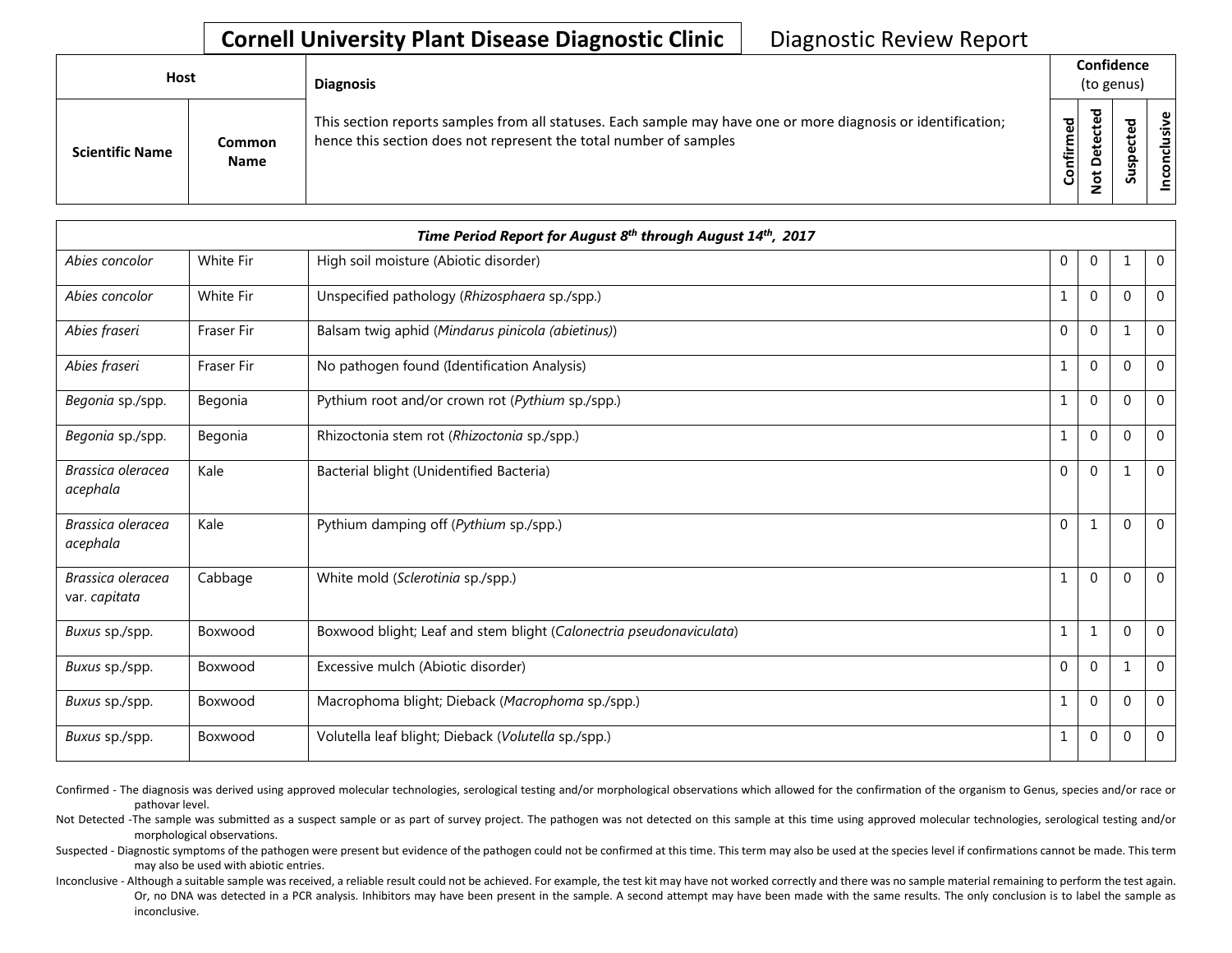## **Cornell University Plant Disease Diagnostic Clinic** | Diagnostic Review Report

| Host                   |                       | <b>Diagnosis</b>                                                                                                                                                                   |                              | Confidence<br>(to genus)                     |                                              |                |
|------------------------|-----------------------|------------------------------------------------------------------------------------------------------------------------------------------------------------------------------------|------------------------------|----------------------------------------------|----------------------------------------------|----------------|
| <b>Scientific Name</b> | Common<br><b>Name</b> | This section reports samples from all statuses. Each sample may have one or more diagnosis or identification;<br>hence this section does not represent the total number of samples | ිත<br>ම<br>튙<br>$\circ$<br>Ō | ਠ<br>ق<br>τ<br>₿<br>Φ<br>۵<br>$\overline{5}$ | ਠ<br>$\mathbf{Q}$<br>ω<br>ᇟ<br>s<br><u>.</u> | ഁ<br>ـــ<br>ທ່ |

| Caragana sp./spp.                | Pea Shrub; pea<br>tree               | Dieback; Canker; Twig blight (Botryosphaeria sp./spp.)   |              | $\mathbf{0}$ | $\Omega$     | $\mathbf 0$    |
|----------------------------------|--------------------------------------|----------------------------------------------------------|--------------|--------------|--------------|----------------|
| Caragana sp./spp.                | Pea Shrub; pea<br>tree               | Insect damage (Unidentified Insect)                      |              | $\Omega$     | $\Omega$     | $\mathbf 0$    |
| Caragana sp./spp.                | Pea Shrub; pea<br>tree               | Septoria leaf spot (Septoria sp./spp.)                   | $\Omega$     | $\Omega$     |              | $\overline{0}$ |
| Caragana sp./spp.                | Pea Shrub; pea<br>tree               | Unknown abiotic disorder (Abiotic disorder)              | $\mathbf{0}$ | $\mathbf{0}$ | $\mathbf{1}$ | $\overline{0}$ |
| Caryopteris<br>clandonensis      | Longwood<br>Bluebeard                | Crown rot; Root rot; Stem rot (Phytophthora sp./spp.)    | 1            | $\Omega$     | $\Omega$     | $\mathbf 0$    |
| Caryopteris<br>clandonensis      | Longwood<br>Bluebeard                | Drainage problem (Abiotic disorder)                      | $\mathbf{0}$ | $\mathbf{0}$ | 1            | $\mathbf 0$    |
| Caryopteris<br>clandonensis      | Longwood<br>Bluebeard                | Root girdling (Abiotic disorder)                         | $\mathbf{0}$ | $\mathbf{0}$ |              | $\mathbf 0$    |
| Gaillardia x<br>grandiflora      | Grandiflora<br><b>Blanket flower</b> | White smut (Entyloma sp./spp.)                           | $\mathbf{1}$ | $\mathbf{0}$ | $\Omega$     | $\mathbf 0$    |
| Hemerocallis<br>sp./spp. hybrids | Daylily                              | Daylily rust (Puccinia hemerocallidis)                   |              | $\mathbf{0}$ | $\Omega$     | $\overline{0}$ |
| Ligustrum sp./spp.               | Privet                               | Dieback; Canker; Twig blight (Botryosphaeria sp./spp.)   | 1            | $\mathbf{0}$ | $\Omega$     | $\mathbf 0$    |
| Ligustrum sp./spp.               | Privet                               | Refer'd to private testing lab (Identification Analysis) | 1            | $\mathbf{0}$ | $\mathbf 0$  | $\overline{0}$ |

Confirmed - The diagnosis was derived using approved molecular technologies, serological testing and/or morphological observations which allowed for the confirmation of the organism to Genus, species and/or race or pathovar level.

Not Detected -The sample was submitted as a suspect sample or as part of survey project. The pathogen was not detected on this sample at this time using approved molecular technologies, serological testing and/or morphological observations.

Suspected - Diagnostic symptoms of the pathogen were present but evidence of the pathogen could not be confirmed at this time. This term may also be used at the species level if confirmations cannot be made. This term may also be used with abiotic entries.

Inconclusive - Although a suitable sample was received, a reliable result could not be achieved. For example, the test kit may have not worked correctly and there was no sample material remaining to perform the test again. Or, no DNA was detected in a PCR analysis. Inhibitors may have been present in the sample. A second attempt may have been made with the same results. The only conclusion is to label the sample as inconclusive.